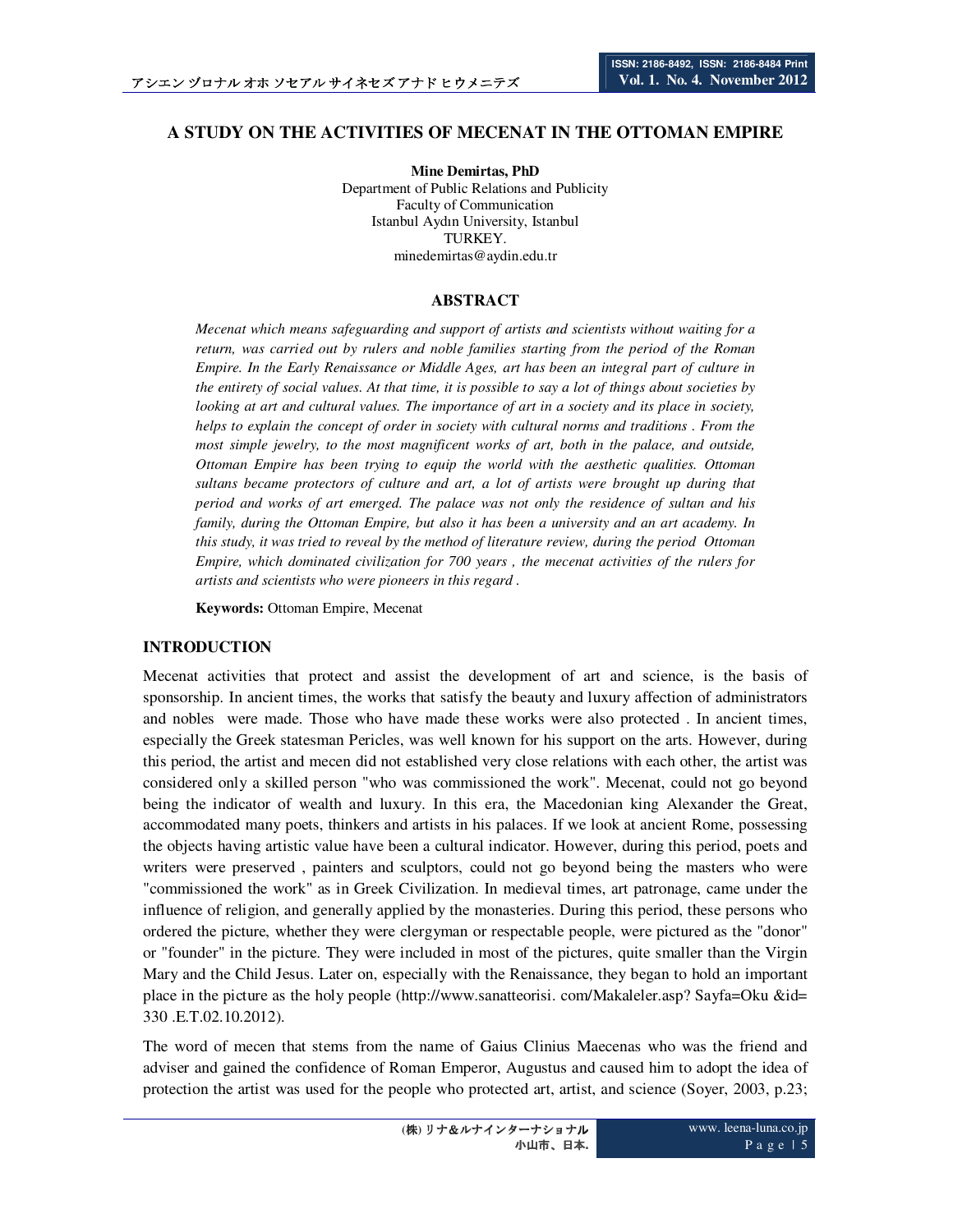Çamdereli, 2000, p.117). Protective in other words mecen , finds talented persons in the community and support them financially, and provides recognition by the community, in doing so does not wait any response from the supported person, however fame of mecen increases (Okay, 1998, p.36). Development of the mecenat in Ottoman Empire, is different than the West . While palaces, principalities and rich people become mecen in Western countries, in the period of the Ottoman Empire, the state is seen as a patron of the arts. During the Ottoman period, the sultans assumed the protection of the cultural and artistic field and have benefited from their services by taking the people talented in this area to their palaces (Okay, 2005, p.31). In this study, the Ottoman rulers who took care the arts, culture, science and supported and protected scientists and artists were tried to be revealed by the method of literature review.

## **Purpose of the Research**

For centuries, art patronage, was carried out by rulers and noble families without any expectations other than their fame. The people who protected art and artists were called mecen. When we look at the first examples of mecenat, we see that mecen finds the gifted ones, supports them financially and provided recognition of these individuals by the society, and fame of the mecen increases correspondingly and recognized by the society. We might think that mecenat is sometimes of a secret demonstration of power and concern of respect.

The applications of the mecenat in its historical development that started with the patronage of art is seen in the ottoman state . Ottoman sultans were protectors of culture and art. Divan literature has developed under the auspices of the Ottoman sultans. Sultans took the persons who were capable in the field of culture and arts in their palaces and have benefited from their services. These persons who have been called peculiar or virtue carried out a variety of services at. These persons who have been engaged in craft and art both inside and outside of the palace were supported and preserved by the sultans. Ottoman sultans supported and preserved artists, scientists by keeping them under their aegis. Behind of every architectural work, a work of music, pictures or other works of art, lies protectionism of the art and science and the people engaged in this work by the sultans. At the time, the palaces were not only the resident of sultans and their families , but also was transformed into a university, an art of academy . The purpose of this study, is to evaluate the activities of mecenat in the Ottoman Empire that have been made distinctly from the west.

It is possible to reach the following conclusions in accordance with these assessments :

- Development of the mecenat in Ottoman Empire, is different than the West .
- Mecenat in individual sense did not developed in the Ottoman Empire, since a bourgeois class did not emerge.
- In western countries, palaces, principalities and rich people were mecen, while in the period of Ottoman Empire it was seen that the state only was the protector of art .
- Sultans during the Ottoman period, were in charge of protection of talented people on culture, science, and art branches .
- Behind every architectural work, a work of music, picture, or other work of art, lies protectionism of the sultans for art, science, and the people engaged in this work .
- In the period of the Ottomans, palaces were not the residence of sultans and their families only, but also they turned into a university and an art academy .

## **METHOD**

In this study, a literature survey was made on mecenat activities of the Ottoman Empire, from the sources obtained. The data obtained were evaluated.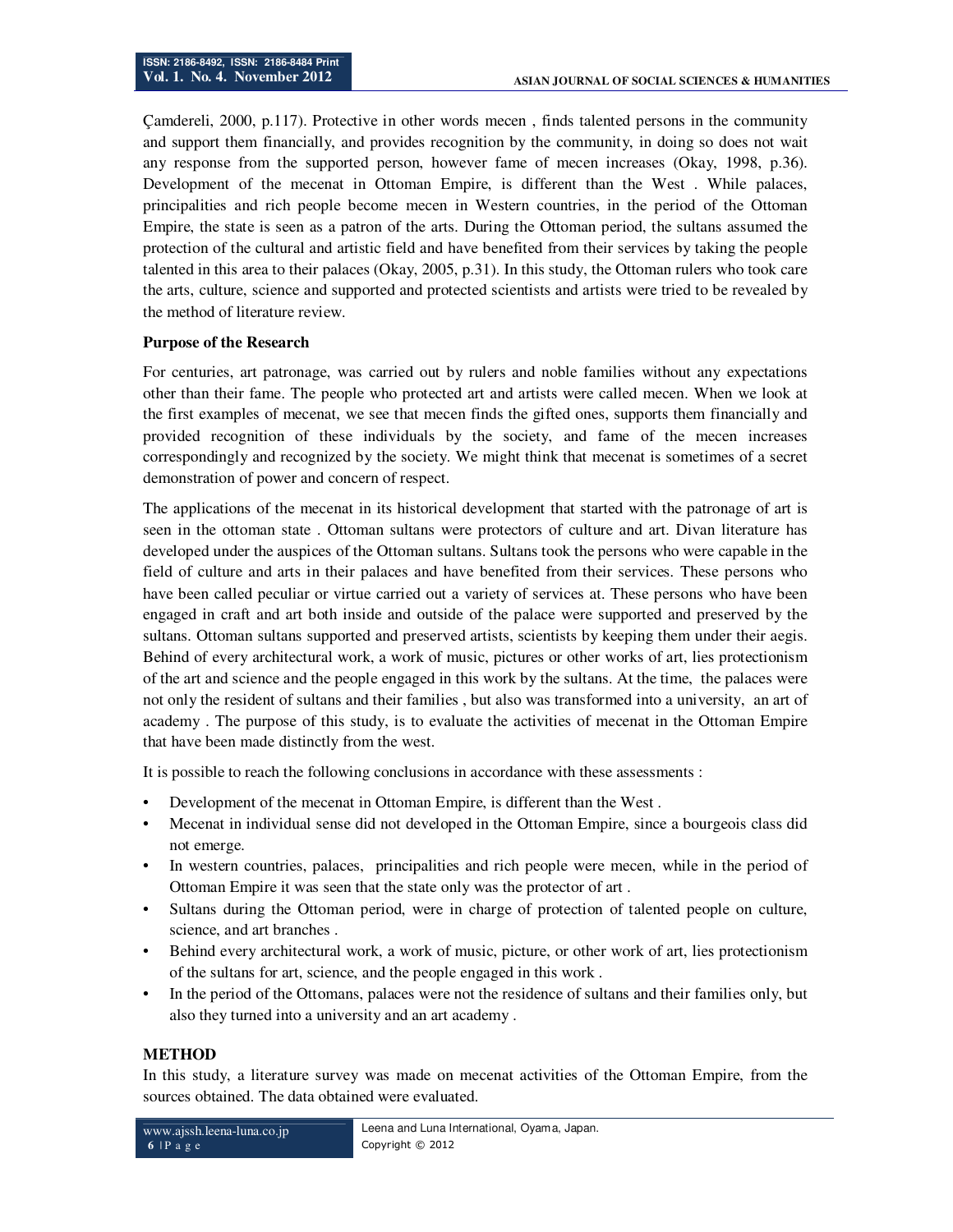# **Differences Between Mecenat and Sponsorship**

Mecenat is the protectionism of art made without any aim. Although the origin of sponsorship today is based on this concept, it has reached a completely different structure. The reason for using the term of mecenat today, especially in terms of promoting artistic activities , is due to support of Maecenas for the artists. However, the concept of sponsorship covers the field of art, and sport area, as well as activities in the social sector. Mecen supports without waiting for a concrete response from the person or organization supported. He does this support even his or organization's name is not referred or a link is not created to the supported activity or person. Sponsorship is a concept based on the mutual benefits, having commercial purposes underlying .

There are tangible or intangible returns expected in sponsorship. The point to be looked, to determine whether the activity is sponsorship or donation is for which goals and objectives is the activity is made. Sponsorship can be made by enterprises for a wide variety of goals. On its basis lies mutual benefits. Helps made without expecting anything and promotional benefits are referred to as donation (Tengilmoğlu, Öztürk, 2004, p.199). If the organization obtains a benefit and promotion as a result of his assistance, it can be said that the activity is sponsorship. The sponsorship that development, especially in the United Kingdom and United States of America turned into a processing debt imposing on both sides with the effect of changing advertising methods on radio and television broadcasting (İmamoğlu, 2003, p.38).

Mecens, support persons or organizations without waiting for any response. Mecens, do support, even his or organization's name is not referred in the incident supported. Expenditures made by mecenat cannot be financially identified, due to its nature. Because many of the support cannot be known by the public (Okay, 2005, p.21). Sponsors wait for response from those who are sponsored for their support. All supports of the sponsorship, aim for contribution to the marketing and communications activities established by sponsor. Mentioning of the event performed with the name of the sponsor , ensures brand awareness on one hand , allows the transmission of images on the other hand , advertising of sponsor is made, and due to contribution to the operation, its reputation on public opinion increased at the same time.

## **The Historical Development of Mecenat**

Gaius Clinus Maecenas who was the advisor and close friend of the Roman emperor Augustus , supported talented artists and the famous Latin poet Horatius, Propertius and Vergil has provided them engaged with literary works only . They had an enormous contribution for gaining valuable and important works of art to the society and the world.

Before the Middle Ages, protection of the art has been one of the main functions of the state director and noble people. The people who made claims about the reigning, patronized art and artists that icons and indicators of it. Art was reserved as one of the most prominent privilege of the caste system. In the Maecenas period, not just artists, but fighters and skilled gladiators were also supported by wealthy individuals (Okay, 2005, p.27).

For centuries, art patronage have been achieved by rulers, princes and noble families without an expectation other than fame. The activities of art protection and charity was given the name of Maecenas, charitable people were called mecen. After the invention of the printing press in 1450's and replacement of aristocracy by bourgeoisie patronage of art was not in the monopoly of the noble people and started to be made by the wealthy people also. Besides literary arts, such as poetry, fine arts that were previously despised were started to be supported as well.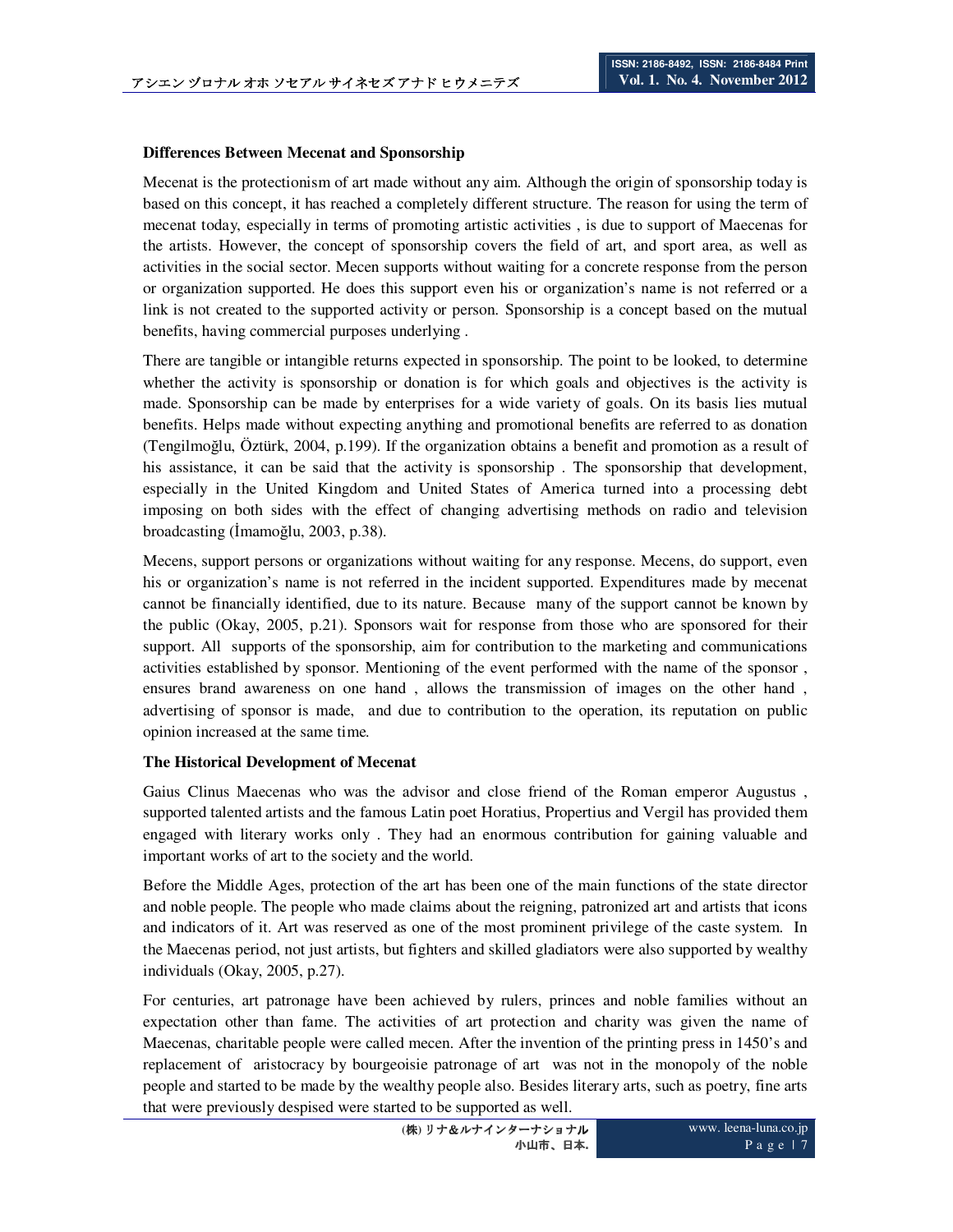Continuity of mecenat was provided largely by Italian Medici family during the Renaissance. Medicis were dealing with banking, they were not happy enough for their gains obtained by usury which was prohibition by the church and they spent a significant amount of their income for charity works. The artists in period of Medicis had to comply with the wishes of mecens and the works were determined in accordance with the wishes of the Medici family (Okay, 1998, p.38). Medici family has supported artists such as Leonardo da Vinci, Michelangelo, Donatello, and Botticelli. In addition to Medicis, Este Sforza and Visconti families contributed in the ideas of the artists whom they have supported (Okay, 2005, p.27; Thiel, 1989, p.15). Art patronage started to be made in other European countries other than Italy. The prince of Schack from Munich , Adolf Friedrich, supported the painter Feuerbach and Böcklin , duke of Weimar the supported Goethe, a part of the mecens made support by buying the art products or by the direct financial help (Thiel: 1989, p.18; Okay, 2005, p.30).

The concept of mecenat has gained different dimensions with the growing world. Especially in beginning the poets were under protection , other fields of art and scientific doctrines began to be supported as well. At the end of  $19<sup>th</sup>$  century, organizations have launched mecenat operations. (Imamoglu, 2003, p.38). The idea of social responsibility awareness, increase public fame, gaining prestige and tax advantages has been effective in these activities . Due to depressions in the economy, budget constraints and changes in the roles assumed by the state, advances in science and technology, mecenat began to be carried out by foundations . Foundations supported the fields and activities determined in accordance with the objectives of their organization, to carry out the objectives set themselves. Jürgen Ponto Foundation, which was established by Dresdner Bank in Germany, is capable of supporting individuals or groups on music, literature, fine arts and architecture, provided scholarships for capable young people to sustain education with teachers by taking into account and with the purpose to affiliate them to each other by appropriate support programs to create music, play theater, to enrich their lives with literature and the fine arts. This sample could be included in mecenat, because that activity is not used communicative in any place another than business newsletter in the foundation's establishment of Jürgen Ponto Foundation, nor Dresdner Bank . In various countries of the world there are many more foundations such as Jürgen Ponto Foundation, which was established for the purpose of mecenat (Okay, 1998, p.40). Oldest charitable foundation of education and culture in USA was established in 1867, and adopted the name of the founder George Peabody. Smithsoniam foundation is also one of the oldest and largest foundations. Andrew Carnegie Foundation and John Rockefeller Foundation are marked with their support to scientific research, medical research and education activities respectively. John Simon Guggenheim Foundation was established in order to support artists of all the countries, Julliard Foundation that was founded by August Julliard , supports musician on all of the countries (And/Şenlik/Çanak, 1981, p.115). There are many foundations on many parts of the world as this foundation that was established for the purpose of mecenat. foundations such as Sumitoma , Asahi Beer, Toyota, Fuji Xerox, based in Japan are among them. Nelson Rockefeller, Henry Ford, Paul Getty, Walter Chrysler are among those that are the most famous ones playing an important role in the cultural activities of the world in  $20<sup>th</sup>$  century. Mecenat activities of their families are carried out by the foundations established over time. Nowadays, foundations, partly served as mecens and continue to provide support for art, science and education. Foundations such as Contemporary Life Support Association, Nejat Eczacıbaşı Foundation, Istanbul Culture and Art Foundation, the Educational Volunteers Foundation of Turkey, Kadir Has Foundation, support the arts, education and science in Turkey

## **Mecenat in Ottomans**

Mecenat that has a Western origin, formed in different ways in the East. Although mecenat examples by the government could be seen in the Ottoman period , mecenat on individual basis did not appear,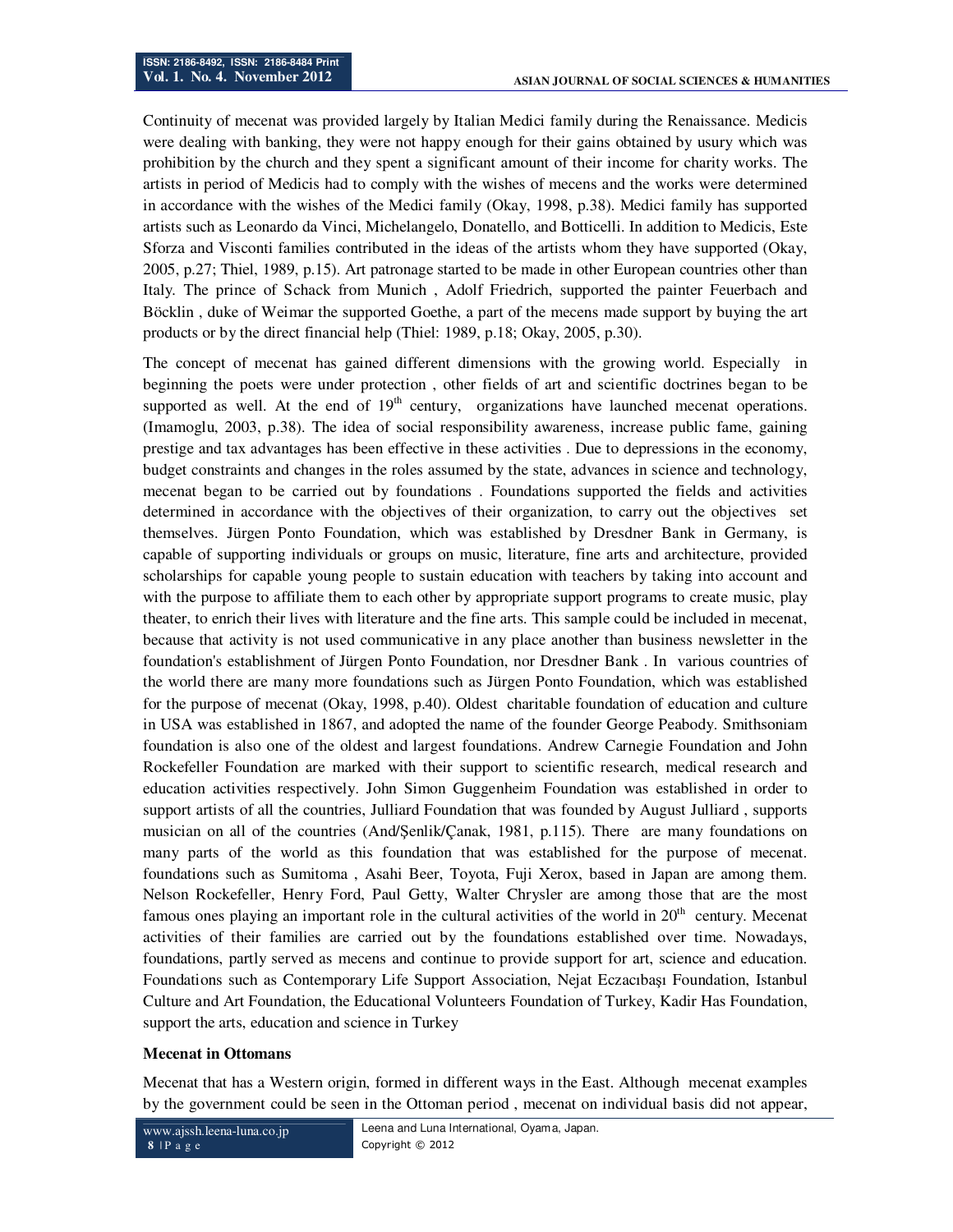since a bourgeois class did not develop . Art patronage has been undertaken by the palace , through the art lover rulers. As the palaces of Western countries, principalities, noble and rich people were mecen, while in the Ottomans, state was seen as the sole protector of the art. Works of art such as miniature, ornamentation and others are made in workshops of the palace, artists in these workshops worked under rulers. These workshops that are called "Muralist house" began to form at time of Sultan Mehmet the Conqueror. Sultan Mehmet the Conqueror, invited , the Italian artist Matteo de'Pasti from the city of Verona in Italy, and again Italian Costanzio da Ferrarain and Venetian painter Gentile Bellini who came from an artist's family to Istanbul after the conquest of Istanbul. During the Ottoman period, the sultans assumed the protection of culture and art, and supported skilled persons in this area by taking them in palaces.

The start of the first madrasa education at Hagia Sophia immediately after the conquest of Istanbul indicates the importance given by Sultan Mehmet the Conqueror to science and education (Ünver, 1964, p.18). Students were placed in chambers of the priest next to Hagia Sophia, the positive sciences, as well as Islamic sciences started to be taught. 1500 noble Greek young men chosen in the vicinity of Trabzon were placed in school of the palace. The Greek scholars who returned to Istanbul after the conquest of Istanbul engaged in the service of Sultan Mehmet the Conqueror (Sakaoğlu, 1999, p.108). Sultan Mehmet the Conqueror initiated the tradition of portraiture by having the Portrait of Sultan made by artists brought from Italy. This tradition continued until the beginning of the 20<sup>th</sup> century . The tradition of portraits of sultans in Islamic art, is a tradition seen in the Indo-Mongolian dynasty outside of the Ottomans (Irepoğlu, 1999, p.72). Every branch of the arts had the chance to develop under the auspices of Sultan Mehmed the Conqueror . Scholars, poets, artisans were provided endless possibilities, while rewarding them for their achievements, did not conceal material and moral support, in no time. Master decorators and calligraphers were brought in the workshop established at palace from Anatolia, and Edirne . The most brilliant and productive Fine Arts, Academy of the century, has been established in the Palace. The value paid to architectural art, is understood from adornment of conquered territories by hundreds of architectural monuments . He preserved Christian monuments in the cities included under his rule, particular Hagia Sophia even from his own soldiers. Decorations of palace with pictures, is seen as an encouragement being a Muslim ruler (Bektaşoğlu, 2008, pp.51-52).

Ottoman sultans, particularly Sultan Mehmet the Conqueror, supported the scientific studies and many scientists in the 15th century . With the strengthening of the state of Ottoman, the task of protecting the art and artists has been undertaken by high-ranking officials, such as grand viziers, princes, viziers, lady sultans, state governors, provincial treasurer and the palace landlords together with sultans. Due to beginning of the westernization movement in 18. century in Ottoman palace , recognizing the western style of painting and interest of Europe to the east and in different cultures, contributed to coming of many artists the Ottoman Empire in the time of III. Ahmet. The most famous of these artists, most of whom have been accepted by the palace and stayed longest in Istanbul was Jean-Baptiste Van Mour.

During the Ottoman period, the sultans assumed the protection of the cultural and artistic field and accepted the talented people in this area in the palace and benefited from their services. These people who were referred as "Peculiar" or "Virtue" did a variety of services at the palaces of the sultan. When the artists, scientists, craftsmen outside of the palace were needed their services were used by giving them financial support (Okay, 2005, p.31). It was seen that Divan Literature works developed under the auspices of the Ottoman palace in the period of the Ottoman Empire, some writers and journalists were preserved by the sultans during the Reforms and the Constitutional Monarchy. During the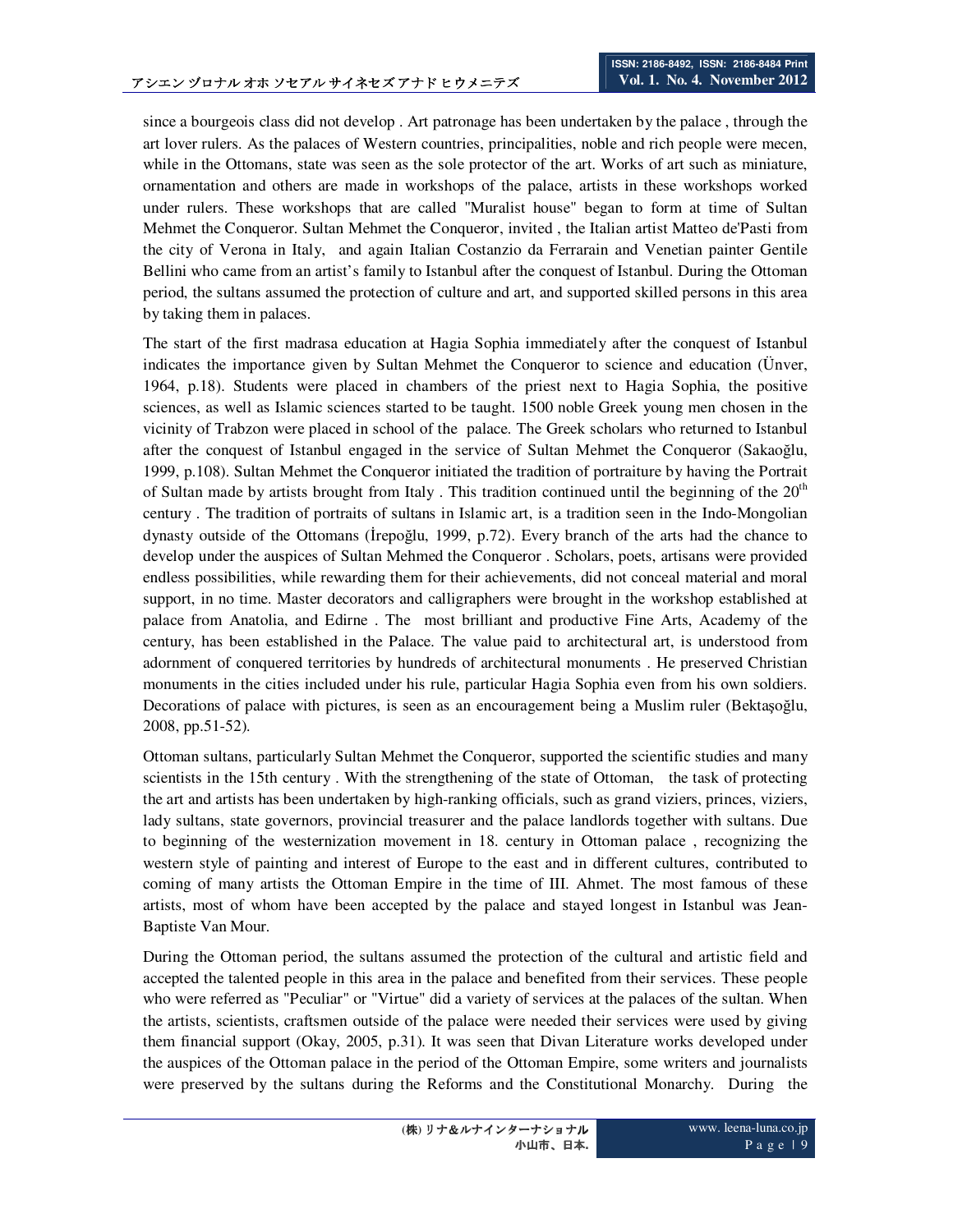period Ottoman Empire and the Republic, foundations that support many activities of culture and art for the benefit of society were established and still continue their activities (Okay, 2005, p.32).



**Figure 1. Ottoman Miniature Artist** 

(http://d.wikipedia.org./w/index.php?Title=Datei.Ottoman\_miniature\_painters.&fletimestamp=20071001210900 E.T.27.09.2012)

The Ottoman sultans, viziers have become aware of the importance of cultural wealth, interested in art closely. The palace management, established the community of artists under the name of ehl-i hıref in the palace organization . This group which did all kinds of art and crafts work of the palace and took salary from the palace, had a quite crowded staff during the bright period of the empire. When we talk about art in Ottoman, first miniature art comes to the mind. This art form began to develop during I. Selim period (1512-1520) . When I. Selim took Tabriz from Safavids in 1514, muralist house in Tabriz was full of famous artists of the Islamic world. I. Selim, brought the heads of these artists to Istanbul, provided their training in the palace. Besides Ottoman muralists selected from Istanbul shopkeepers, muralists from Horasan, Tabriz joined to the muralist house in Istanbul . Thus, a combination of muralist having different styles, a unique style of the Ottoman Empire created. These years were also the years Ottoman Empire has been enriched and gained power in the world. Studies in the muralist house of the Ottoman palace gained intensity during the second half of the  $15<sup>th</sup>$  century under the protection and supervision of the palace administration, the miniature art culminated during the second half of the  $16<sup>th</sup>$  century especially in the period of III. Murat.



**Figure 2. Musicians from Aleppo (18th century)** 

(http://d.wikipedia.org./w/index.php?Title=Datei.:Aleppomusic.Jpg&filetimestamp=20090624114923.E.T.27.09. 2012)

Gifted culture and art connoisseurs have been taken by the Sultans to the palaces without waiting for any return (Tengilimoğlu, Öztürk, 2004, p.200). Yavuz Sultan Selim and Sultan Süleyman the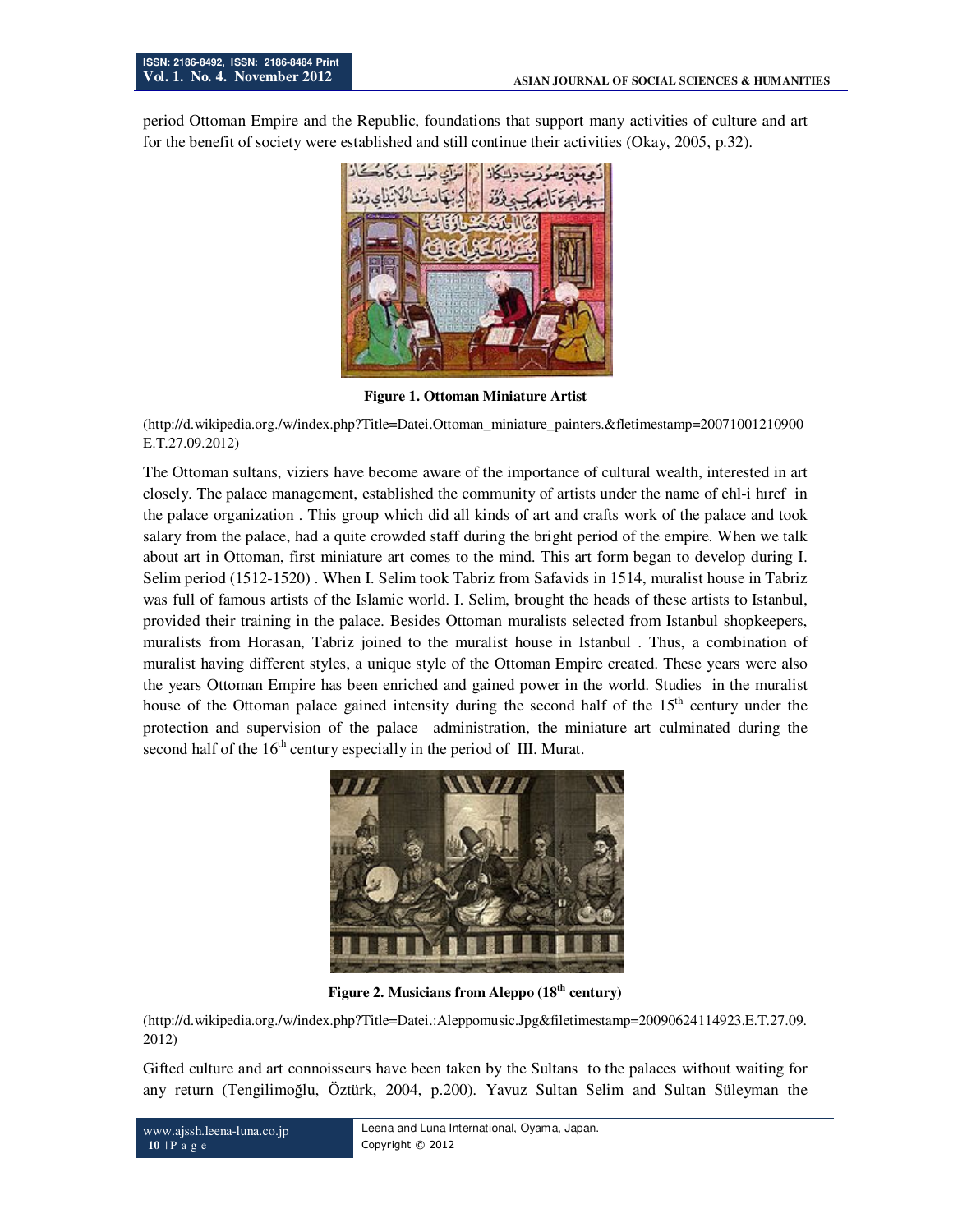Magnificent the number of artists in the palace workshops have also increased . Especially the divan literature developed under the auspices of the Ottoman sultans (Okay, 1998, p.31). The great architect of the most brilliant era of the Ottoman Empire and a worldwide artists Architect Sinan , gave a lot of works in the period of I. Suleyman. Wrestling which is one of our traditional spors, made progress especially with the support of Sultan Abdulaziz. Abdulaziz took the athletes under his auspices, has allocated apartments at the Summer Palace and Ortakoy Mecidiye Gate for athletes . Wrestlers who sheltered in these places, fed with a special food here took part in the service of Sultan at the same time (Hiçyılmaz, 1995, p.20). As in the Western countries, during the Ottoman Empire , the foundations were situated to raise economic life levels and meet the needs of talented people on this issue such as health, education and culture and supported by the rulers.

Sultan Abdulaziz Artist who was an artist himself, protected poets and scientists. Although Sultan Abdulaziz was a composer and played each instrument, he loved to play the ney, since he attained to Mevlevi conversations in his youth (Inal, 1958, pp.18-23) protected art and artists due to his relationship with the environment of art . During the first few years of throne of Sultan Abdulaziz, he nominated the good players of light comedy which was a traditional Turkish theatre, to Muzika-i Hümayun and assigned them salary (Ali Riza, 2001, p.155). Abdulaziz supported light comedy and has sought to make it popular. Musicians, calligraphers, writers and poets who were popular in his reign and settled in the palace , also reached an advanced level in their profession. Sultan, did not make religious and racial discrimination while protecting artists. Composer Nikogos who grow in the beginning of the XIX. Century and with Armani origin was called to the musical councils of Abdulaziz due to his ability of music, and advanced knowledge and his works liked (Inal, 1958, p.71). Abdul Aziz, tried to eliminate negative image of Turks in the West by supporting the foreign artists from abroad (Şeker, 2007, pp.68-71).

Artisans working in muralist house which was established at Topkapi Palace under the command of chief muralist , worked on all kinds of decoration arts from miniaturized books to decoration and painting of mosques and palaces. It was reported that as much as five hundred masters has been working in the palace muralist house of the Conqueror.

The art of painting emerged and developed in Iran. A workshop was assigned to muralist Şahkulu who was brought from Iran during Sultan Süleyman the Magnificent and a salary was established and he has performed the art in the muralist house of Arslanhane building . At the same time famous masters of ornamentation and miniature work Kara Memi, and Master Saban were working in the muralist house of Ottoman. In the early period of the Sultan Süleyman the Magnificent Master Kıncı Mahmut has also manifested himself by his works. During this period of Sultan III. Murat Ottoman painting lived its classic period . During this period, muralist Seyyid Lokman created his work "Hünernâme-i Al-i Osman". This work was ornamented with the most beautiful examples of 16th century Ottoman miniature art. (http://tr.wikipedia.org/wiki/ Osmanl%C4%B1\_nak%C4% B1%C5%9F\_sanat%C4% B 1. E. T.28.09.2012).

The period of Sultan Mehmet the Conqueror, was the beginning of a new era not for the Ottoman, but for other countries in the world. Teacher of Sultan Mehmet the Conqueror, Akşemseddin contributed to science by discovering the microbe for the first time. We must mention about an incident that took place in the period of Ottoman Sultan Mehmet the Conqueror again for the science. Turkish scientist Ali Kuşçu who thought mathematics, and astronomy in Samarkand, was invited to Istanbul by Sultan Mehmet the Conqueror, and Sultan Mehmet the Conqueror andf the Ali Kuşçu, started the first serious astronomical research. In  $15<sup>th</sup>$  century, the Ottoman Sultan Mehmet the Conqueror had a strong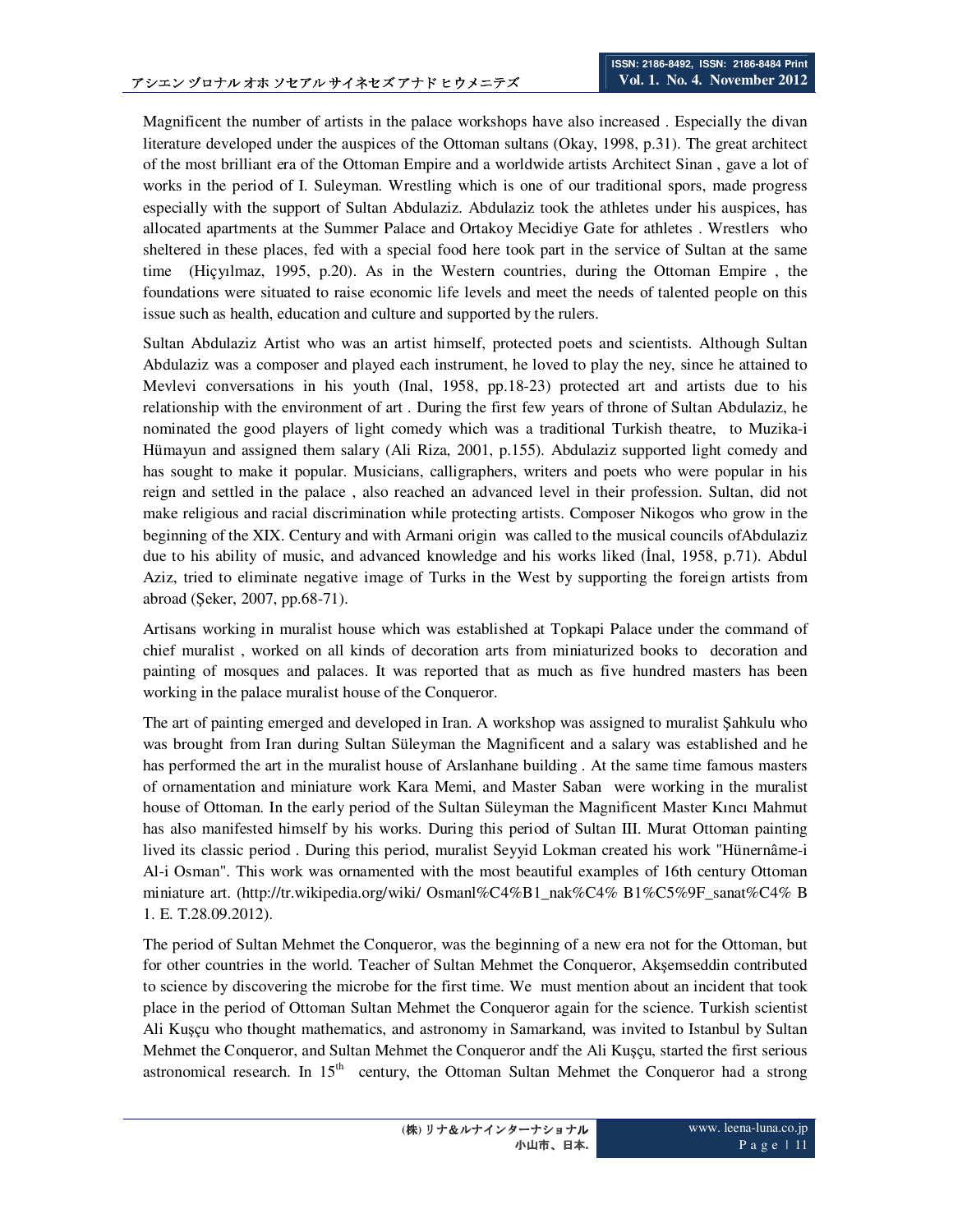interest in science, supported many scientists. In fact, the palace of Sultan Mehmet the Conqueror, has become an academy.

# **CONCLUSION**

Mecenat work that began with the support of Gaius Clinus Maecenas who was the adviser and close friend of Roman Emperor, Augustus, to talented artists, made an enormous contribution in bringing important works of art to the societies, and world.

In today's concept of sponsorship, it emerged with cash assistance and service assistance for expectation of mutual benefit for support activities in various fields of business organizations, after the emergence of capitalism in the age of the enlightenment in the West . When we look at the first examples of mecenat, we see that mecen finds skilled persons, provides support financially for them for the recognition by the community of these individuals , in turn, the reputation of the mecen has increased , recognized by the community. We could think that mecenatte sometimes is a secret concern to demonstrate power and respect. For centuries, art patronage was carried out by rulers, princes and noble families without an expectation other than fame. The activities of the art protection and charity, given the name of Maecenas and charitable people were called mecen . In 1450's with the invention of the printing press and replacement of aristocracy with bourgeoisie, the monopoly of arts patronage was terminated and wealthy people also became mecen. Besides the literary arts such as poetry, the fine arts despited before supported as well .

Continuation of mecenat during the Renaissance was largely provided by Italian Medici family , they spent a significant amount of earnings for charity works. The artists in period of Medicis had to comply with the wishes of mecens. The works were determined in accordance with the wishes of the Medici family (Okay, 1998, p.38). Medici family has supported artists such as Leonardo da Vinci, Michelangelo, Donatello, and Botticelli. In addition to Medicis, Este Sforza and Visconti families contributed in the ideas of the artists whom they have supported (Okay, 2005, p.27; Thiel, 1989, p.15). Art patronage started to be made in other European countries other than Italy. The prince of Schack from Munich , Adolf Friedrich, supported the painter Feuerbach and Böcklin , duke of Weimar the supported Goethe, a part of the mecens made support by buying the art products or by the direct financial help (Thiel, 1989, p.18; Okay, 2005, p.30).

The concept of mecenat has gained different dimensions with the growing world. Especially in beginning the poets were under protection , other fields of art and scientific doctrines began to be supported as well. At the end of  $19<sup>th</sup>$  century, organizations have launched mecenat operations. (Imamoglu, 2003, p.38). The idea of social responsibility awareness, increase public fame, gaining prestige and tax advantages has been effective in these activities . Due to depressions in the economy, budget constraints and changes in the roles assumed by the state, advances in science and technology, mecenat began to be carried out by foundations .

Mecenat that has a Western origin, formed in different ways in the East. Although mecenat examples by the government could be seen in the Ottoman period , mecenat on individual basis did not appear, since a bourgeois class did not develop . Art patronage has been undertaken by the palace , through the art lover rulers. As the palaces of Western countries, principalities, noble and rich people were mecen, while in the Ottomans, state was seen as the sole protector of the art.

With the strengthening of the state of Ottoman, the task of protecting the art and artists has been undertaken by high-ranking officials, such as grand viziers, princes, viziers, lady sultans, state governors, provincial treasurer and the palace landlords together with sultans. Due to beginning of the westernization movement in 18. century in Ottoman palace , recognizing the western style of painting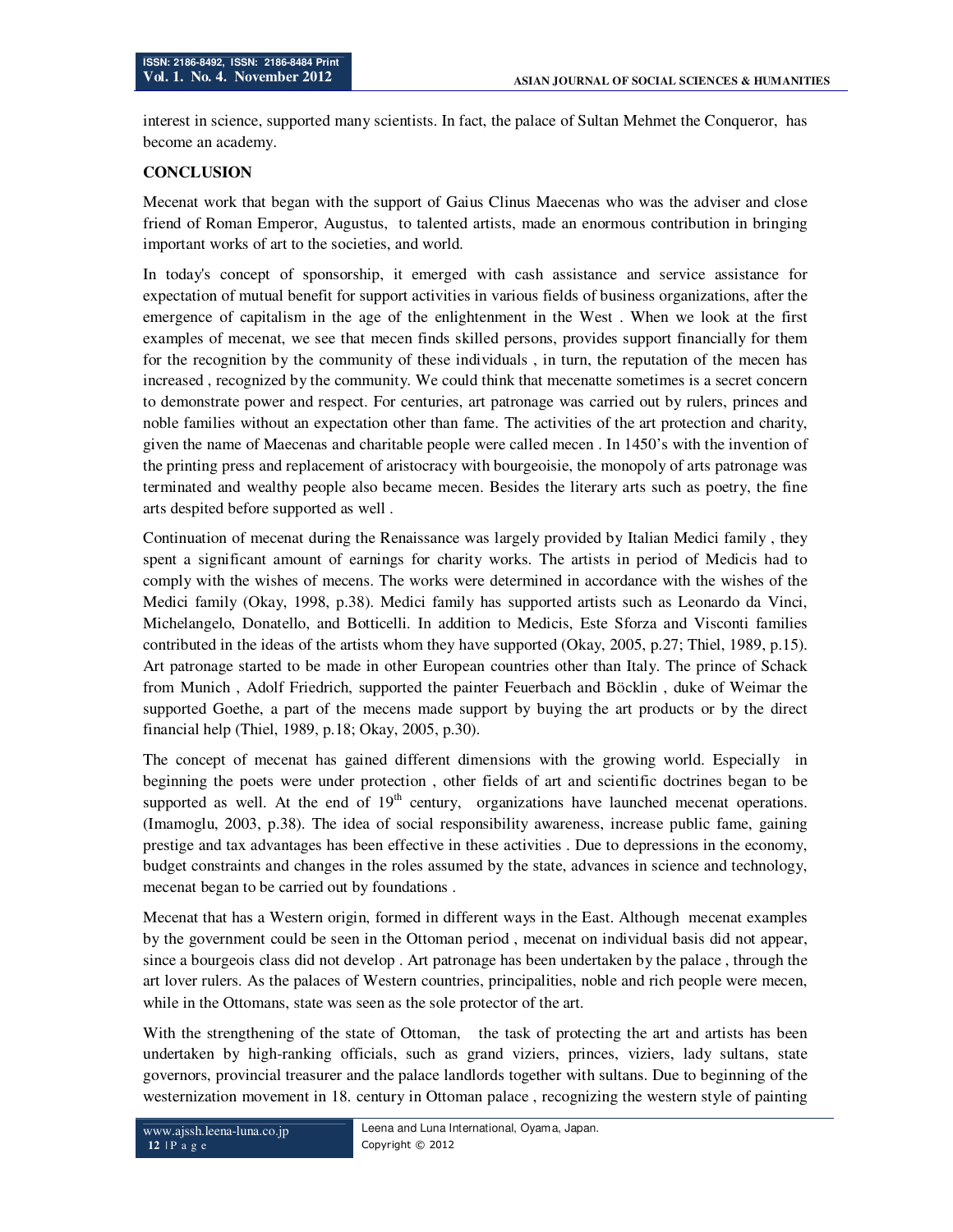and interest of Europe to the east and in different cultures, contributed to coming of many artists the Ottoman Empire in the time of III. Ahmet. The most famous of these artists, most of whom have been accepted by the palace and stayed longest in Istanbul was Jean-Baptiste Van Mour.

During the Ottoman period, the sultans assumed the protection of the cultural and artistic field and accepted the talented people in this area in the palace and benefited from their services. These people did a variety of services at the palaces of the sultan. When the artists, scientists, craftsmen outside of the palace were needed their services were used by giving them financial support (Okay, 2005, p.31; And et al., 1981, p.37). It was seen that Divan Literature works developed under the auspices of the Ottoman palace in the period of the Ottoman Empire, some writers and journalists were preserved by the sultans during the Reforms and the Constitutional Monarchy. Ottoman rulers contributed significantly to the creation of hundreds of permanent works of art on the Ottoman territory, thanks to their support and patronage in field the of culture and science .

It could be seen that the mecenat activities that were carried out formerly by noble families and then wealthy families in the West, was done by the state with the commands of Ottoman sultans by one hand in the east. It is a well known fact that, support and protection of the art, and science in any manner significantly contributed to the emergence of the permanent great works in the territory where mecens exist.

## **REFERENCES**

- And, M., Şenlik, E. and Çanak, E. (1981). Kültürel Etkinlikler ve Büyük Kuruluşlar, İş Bankası Yayınları, İstanbul.
- Barker, J. (1997). Sponsorship or Charitable Contribution-What's in a Name? Canadian Fundraiser, Aralık 17.
- Bektaşoğlu M. (2008). Diyanet Aylık Dergi , Mayıs.
- Bey, A.R. (2001). Eski Zamanlarda İstanbul Hayatı, Haz. Ali Şükrü Çoruk, İstanbul Kitabevi Yayınları.
- Çamdereli, M. (2000). Ana Çizgileriyle Halkla İlişkiler, Konya, Çizgi Kitabevi.
- Çiçek, T. and Gözler, Ö. (2002). Futbola Sponsorluk Dünyaya Tanıtıyor, www.milliyet. com.tr. E.T.03.10.2012.
- Đnal, Đ.M.K. (1958). Hoşsada: Son Asır Türk Musiki Şinasları**,** Ankara: Türkiye Đş Bankası Yayınları.
- Hiçyılmaz, E. (1995). Türkiye'de Spor, İstanbul: Yeni Yüzyıl Kitaplığı.
- Đmamoglu, S. (2003). Sponsorluk Sözlesmesi, Ankara, Yetkin Yayınları.
- Đrepoğlu, G. (1999). Gelenek ile Yenilik Arasında: Icmal-i Tevarih-i Ali Osman Portreleri, P Sanat Kültür Antika Dergisi, Sayı 15.
- Okay, A. (1998). Halkla İlişkiler Aracı Olarak Sponsorluk, İstanbul, Epsilon Yayıncılık.
- Okay, A. and Okay, A. (2005). Halkla İlişkiler, Kavram, Strateji Ve Uygulamaları, İstanbul, Der Yayınları.
- Sakaoğlu ,N. (1999). Bu Mülkün Sultanları, Oğlak Yayınları, İstanbul.

Skınner, E.B. and Rukavina, V. (2003). Event Sponsorship, New Jersey: John Wiley & Sons.

Soyer, F. (2003). Sporda Sponsorluk-Kavram, Kapsam Ve Bir Arastırma, Ankara,Gazi Kitabevi.